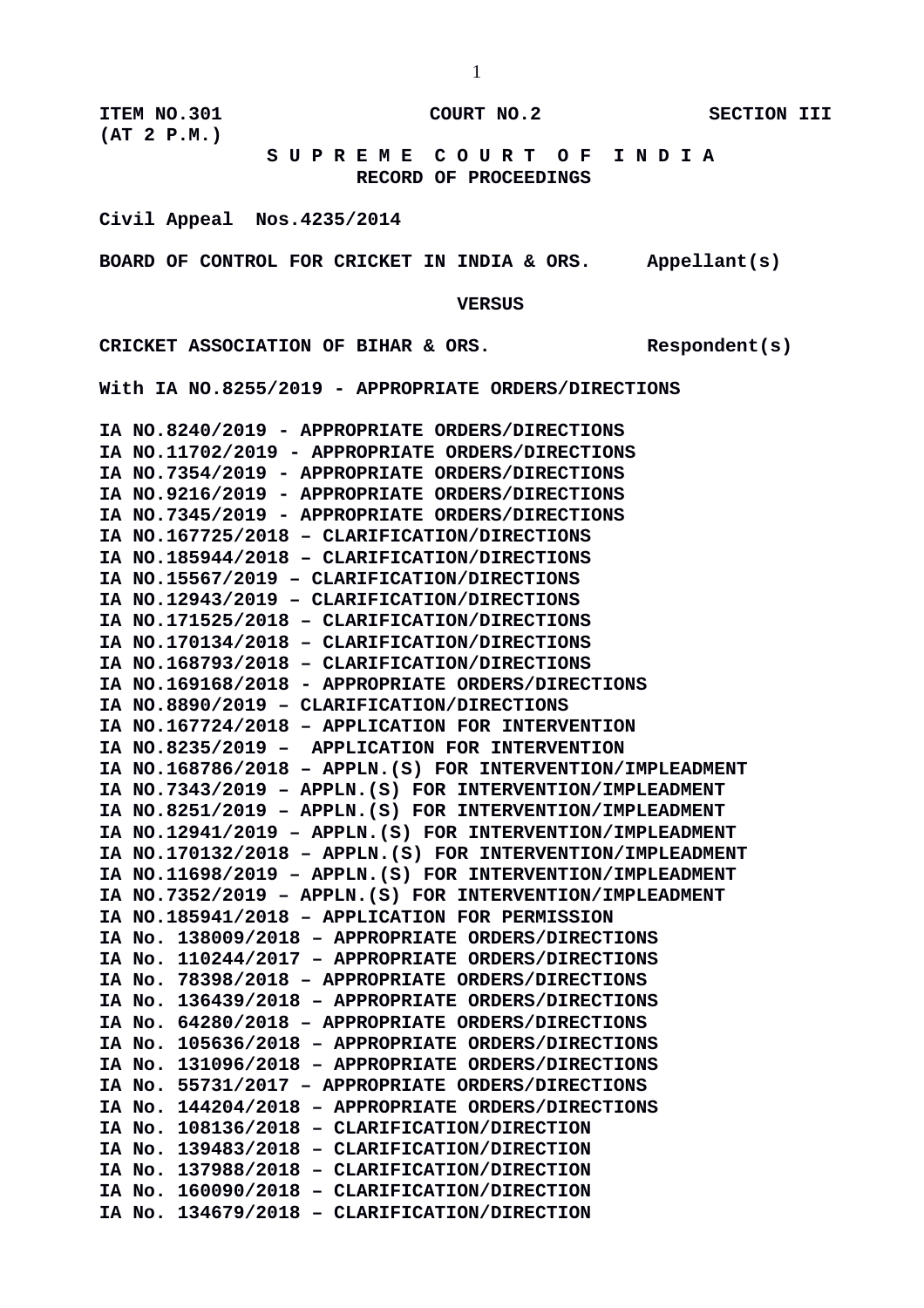**IA No. 62816/2018 – CLARIFICATION/DIRECTION IA No. 102722/2018 – CLARIFICATION/DIRECTION IA No. 101576/2018 – CLARIFICATION/DIRECTION IA No. 145662/2018 – CLARIFICATION/DIRECTION IA No. 128645/2017 – CLARIFICATION/DIRECTION IA No. 120190/2018 – CLARIFICATION/DIRECTION IA No. 160010/2018 - EXEMPTION FROM FILING O.T. IA No. 145665/2018 - EXEMPTION FROM FILING O.T. IA No. 45/2017 - EXTENSION OF TIME IA No. 43/2017 - EXTENSION OF TIME IA No. 42/2017 - EXTENSION OF TIME IA No. 93288/2017 - I/A FOR AMENDMENT OF INTERVENTION APPLICATION IA No. 110710/2017 - I/A FOR DIRECTIONS AND SUBMISSION OF OBJECTIONS TO THE DRAFT TEXT OF THE NEW BCCI CONSTITUTION – PER IA No. 33/2017 - INTERVENTION APPLICATION IA No. 55723/2017 – INTERVENTION APPLICATION IA No. 94554/2018 – INTERVENTION APPLICATION IA No. 32/2017 - INTERVENTION APPLICATION IA No. 48/2017 - INTERVENTION APPLICATION IA No. 121303/2017 – INTERVENTION APPLICATION IA No. 31/2017 - INTERVENTION APPLICATION IA No. 47/2017 - INTERVENTION APPLICATION IA No. 47253/2017 – INTERVENTION APPLICATION IA No. 30/2017 - INTERVENTION APPLICATION IA No. 46711/2017 – INTERVENTION APPLICATION IA No. 39270/2017 – INTERVENTION APPLICATION IA No. 110240/2017 – INTERVENTION APPLICATION IA No. 160008/2018 – INTERVENTION APPLICATION IA No. 36/2017 - INTERVENTION APPLICATION IA No. 51/2017 - INTERVENTION APPLICATION IA No. 107394/2017 – INTERVENTION APPLICATION IA No. 35/2017 - INTERVENTION APPLICATION IA No. 34/2017 - INTERVENTION APPLICATION IA No. 101571/2018 – INTERVENTION APPLICATION IA No. 108130/2018 – INTERVENTION/IMPLEADMENT IA No. 81233/2018 – INTERVENTION/IMPLEADMENT IA No. 105962/2018 – INTERVENTION/IMPLEADMENT IA No. 134678/2018 – INTERVENTION/IMPLEADMENT IA No. 40/2017 - MODIFICATION OF COURT ORDER IA No. 46/2017 - MODIFICATION OF COURT ORDER IA No. 37/2017 - MODIFICATION OF COURT ORDER IA No. 31454/2018 - MODIFICATION OF COURT ORDER IA No. 81234/2018 - PERMISSION TO APPEAR AND ARGUE IN PERSON IA No. 39/2017 - RECALLING THE COURTS ORDER IA No.8109/2019 – PERMISSION TO FILE ADDITIONAL DOCUMENTS/FACTS/ANNEXURES IA No. 105965/2018 - RECALLING THE COURTS ORDER IA No. 48254/2017 - SEEKING DISCHARGE FROM COURT APPOINTED COMMITTEE WITH CONMT.PET.(C) No.47/2017 In C.A. No.4235/2014 W.P.(C) No. 287/2017 (PIL-W) (FOR INTERVENTION APPLICATION ON IA 52924/2017)**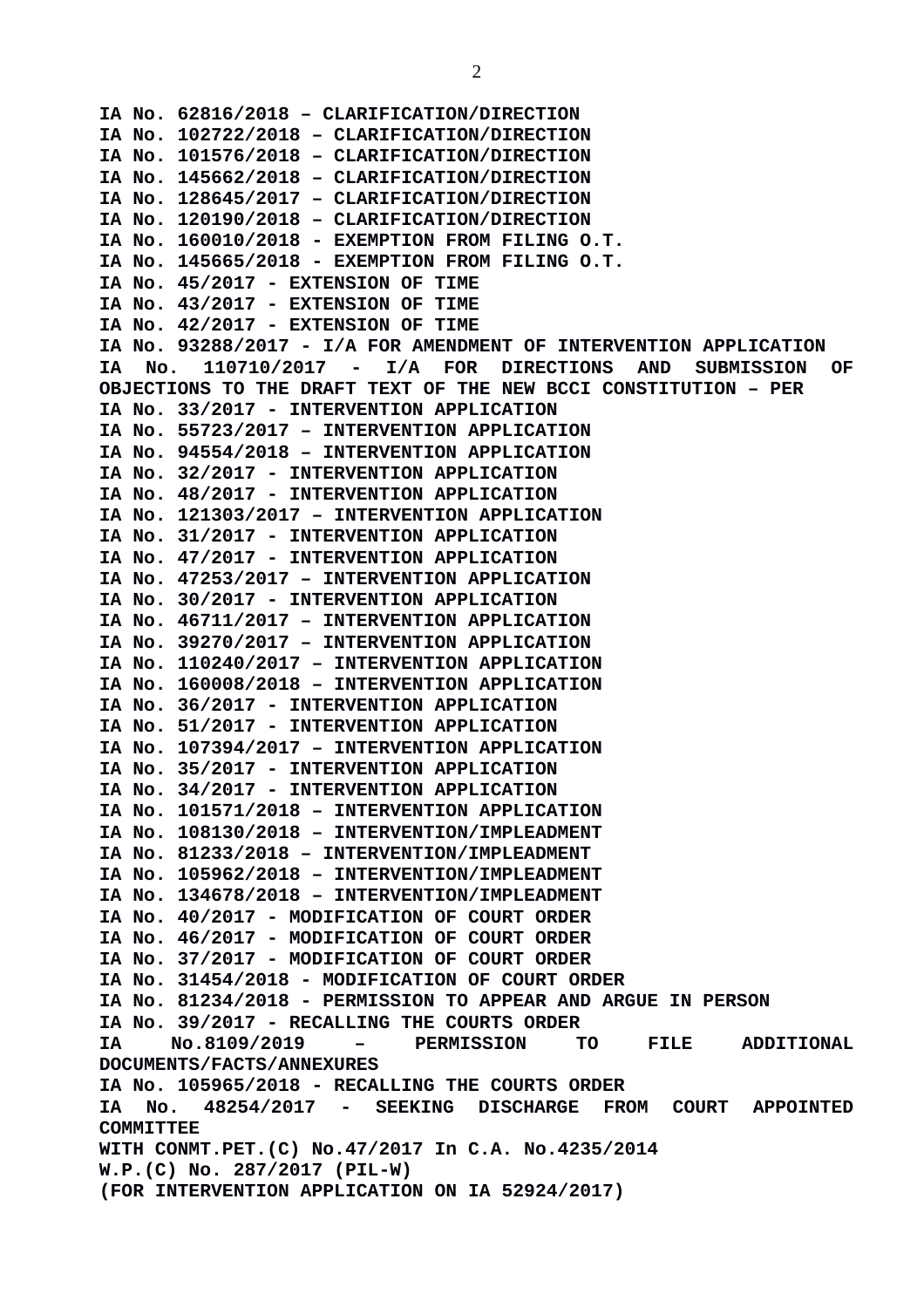**C.A. No.4236/2014 (III) (FOR ON IA 87006/2013, FOR ON IA 89868/2013, FOR ON IA 22566/2014, FOR ON IA 48313/2014, FOR ON IA 60557/2014, FOR ON IA 62992/2014, FOR ON IA 62994/2014, FOR ON IA 65181/2014, FOR ON IA 64784/2014, FOR ON IA 78345/2014, FOR CLARIFICATION/DIRECTION ON IA 44726/2018) C.A. No. 1155/2015 (III) (FOR CLARIFICATION/DIRECTION ON IA 141280/2018 AND IA NO.141280/2018 – CLARIFICATION/DIRECTION and IA No.168852/2018 – Clarification/directions) W.P.(C) No.46/2017 (PIL-W) (FOR PERMISSION TO FILE SYNOPSIS AND LIST OF DATES ON IA 1/2017) CONMT.PET.(C) No. 959/2017 in C.A. No. 1155/2015 (III) CONMT.PET.(C) No. 1835/2017 in C.A. No. 4235/2014 (III) (FOR ADMISSION) W.P.(C) NO.48/2019 (FOR ADMISSION) W.P.(C) No.79/2019 (With appln.(s) for exemption from filing O.T.) Date : 14-03-2019 These matters were called on for hearing today. CORAM : HON'BLE MR. JUSTICE S.A. BOBDE HON'BLE MR. JUSTICE ABHAY MANOHAR SAPRE Counsel for the parties Mr. P.S. Narasimha, Sr. Adv. (A.C.) Mr. V.C. Shukla, Adv. Ms. Sindoora VNL, Adv. Mr. Rahul G. Tanwani, Adv. Mr. M. P. Vinod, AOR Mr. K.V. Viswanthan, Sr. Adv. Mr. Ranjith K.C., AOR Mr. Absilash K.N., Adv. Mr. Kapil Sibal, Sr. Adv. Mr. P.R. Raman, Sr. Adv. Mr. Amol Chitale, Adv. Mr. Nirnimesh Dube, AOR Mr. Tushar Mehta, ASG Mr. Puneet Taneja, AOR Ms. Laxmi Kumari, Adv. Mr. Neeraj Shekhar, AOR Mr. Gaurav Sharma, AOR Mr. R. Chandrachud, Adv. Mr. Nitin Thukral, Adv. Mr. Karan Sharma, Adv. Mr. Atul Kumar – Applicant-in-Person Mr. Senthil Jagadeesan, AOR**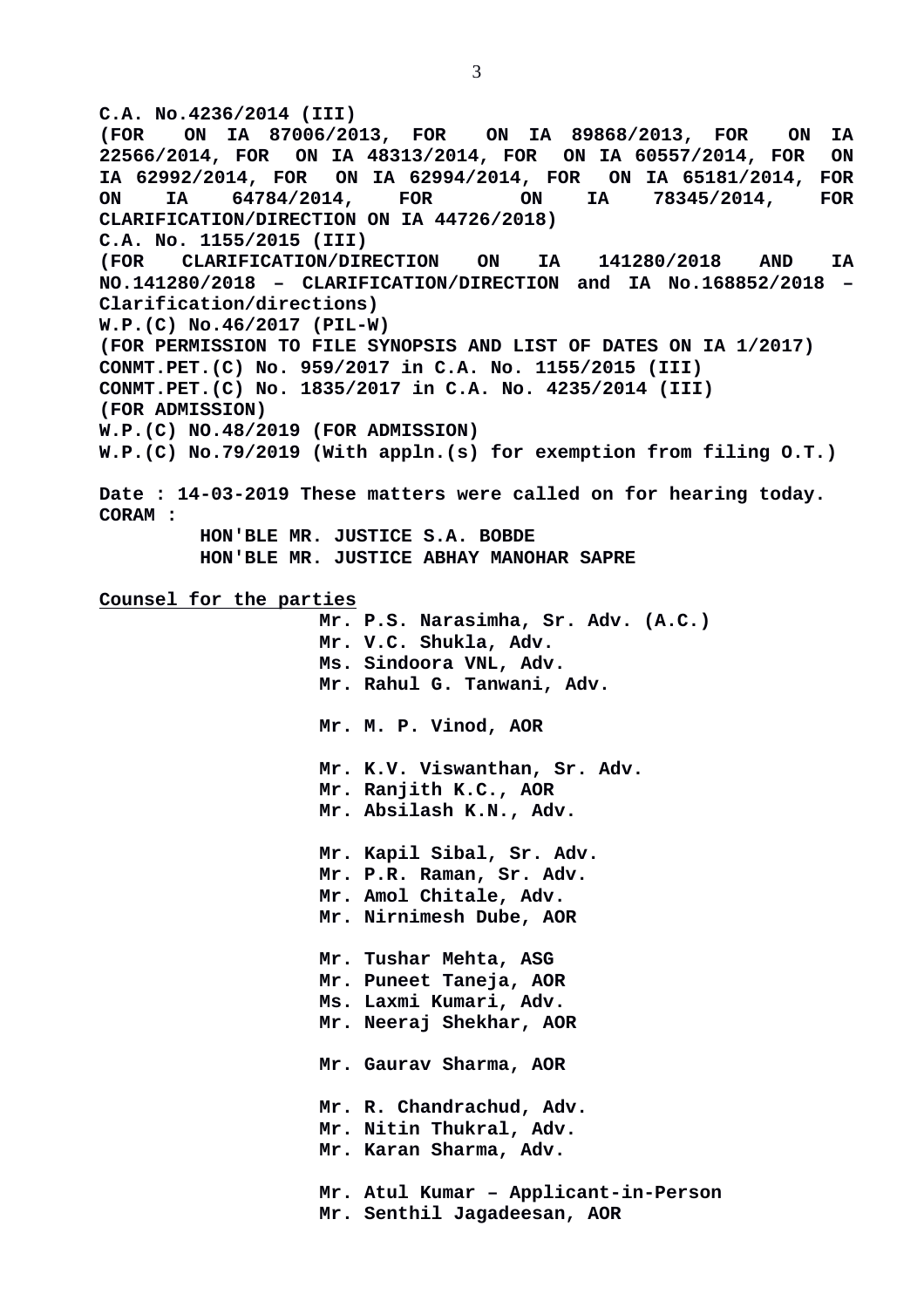**Mr. Abhishek Singh, AOR Mr. Shresth Arya, Adv. Mr. Pragyan Sharma, Adv. Mr. Mudit Makhijani, Adv. Mr. Shikhar Garg, Adv. Mr. Gagan Gupta, AOR Mr. Jana Kalyan Das, Sr. Adv. Mr. Sandeep D. Das, Adv. Ms. Kritika Agrawal, Adv. Mr. S. C. Sudhir, Adv. Ms. Anusha Nagarajan, Adv. Mr. Sachin Datta, Sr. Adv. Mr. Vikas Mehta, AOR Mr. Rajat Sehgal, Adv. Mr. Vasanth Bharani, Adv. Mr. Pai Amit, AOR Mr. Anish R. Shah, AOR Mr. Rauf Rahim, AOR Mr. Pai Amit, AOR Mr. Rahat Bansal, Adv. Mr. Venkita Subramonium T.R., AOR Ms. Petal Chandhok, Adv. Mr. Gaichangpou Gangmei, AOR Ms. Rashmi Singh, AOR Mr. Venkita Subramoniam T.r, AOR Ms. Manju Sharma, AOR Mr. A. S. Bhasme, AOR Mr. E. C. Agrawala, AOR Mr. Raghavendra S. Srivatsa, AOR Mr. Balaji Srinivasan, AOR Mr. Sampath Kumar, Adv. Ms. Garima Jain, Adv. Mr. Siddhant Kohli, Adv. Ms. Pallavi Sengupta, Adv. Mr. Puneet Bali, Adv.**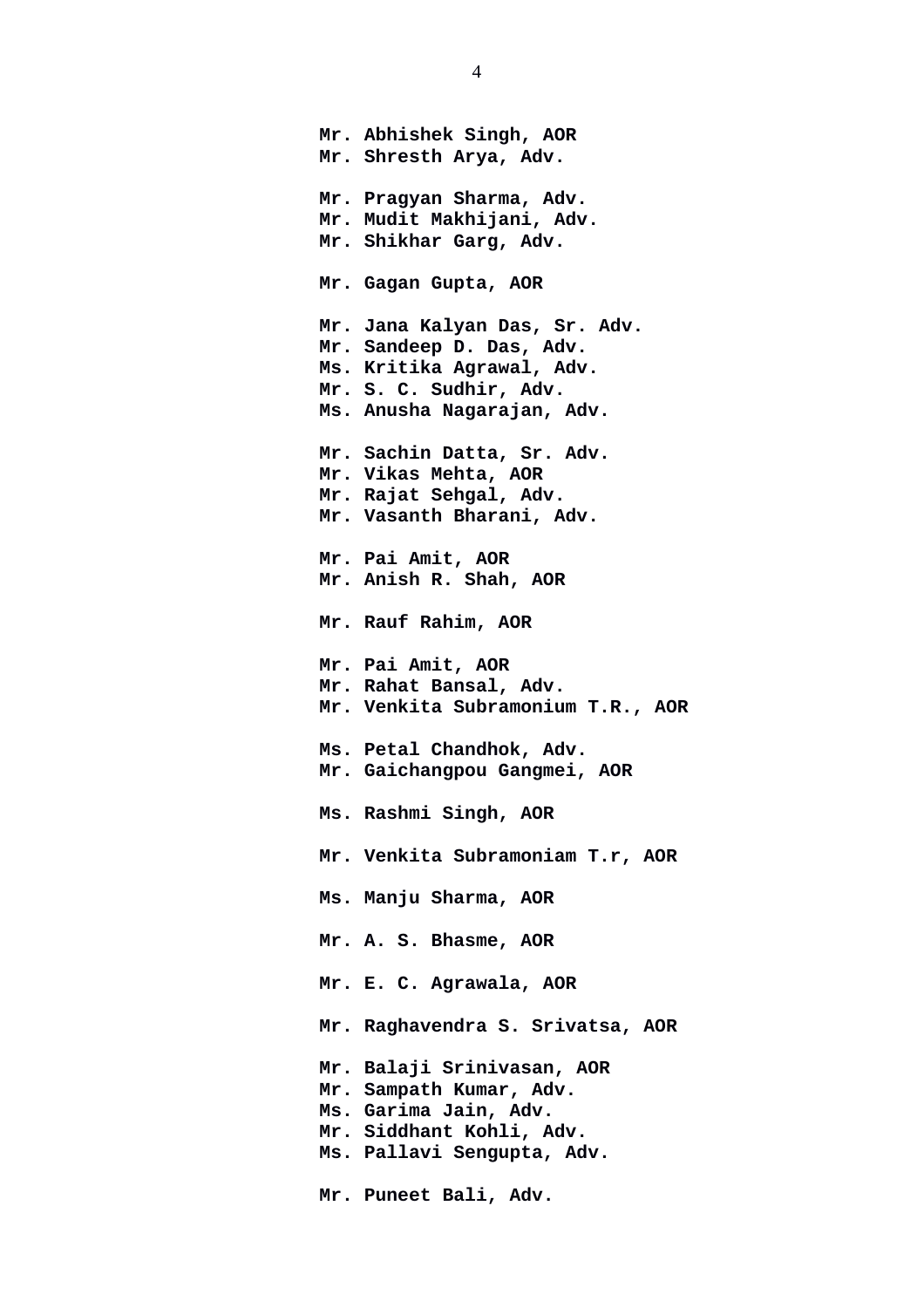**Mr. Gunjan Rishi, Adv. Mr. Aditya Soni, Adv. For Mr. Shree Pal Singh, AOR Ms. Neela Gokhale, Adv. Ms. Kamakshi S. Mehlwal, AOR Mr. Mukesh Kumar Maroria, AOR Mr. Praveen Swarup, AOR Ms. Liz Mathew, AOR Mr. M.F. Philip, Adv. Mr. Anshuman Ashok, AOR Mr. Tushar Mehta, Ld. SG (Sr. Adv.) Ms. Neela Gokhale, Adv. Ms. Shradha Agrawal, Adv. Mr./Ms. Ilam Paridi, Adv. Ms. Kamakshi S. Mehlwal, AOR Mr. Tushar Mehta, Sr. Adv. Mr. Siddharth Garg, Adv. Ms. Pratishtha Vij, Adv. Mr. Snehasish Mukherjee, AOR Mr. V. K. Biju, AOR Mr. Amol Chitale, Adv. Mrs. Pragya Baghel, AOR Mr. P.S. Patwalia, Sr. Adv. Mr. Siddharth Garg, Adv. Ms. Pratishtha Vij, Adv. Mr. Snehasish Mukherjee, AOR Ms. Vasundhara Pathak Masoodi, Adv. Mr. K. Krishna Kumar, Adv. Mr. K. K. Mohan, AOR Mr. Shreepal Singh, AOR Mr. Ashis Mohan, Adv. Mr. K. K. Mohan, AOR Mr. Rajiv Nanda, AOR Mr. Sarvesh Singh, AOR Mr. Chirag M. Shroff, AOR Ms. Neha Sangwan, Adv.** 

5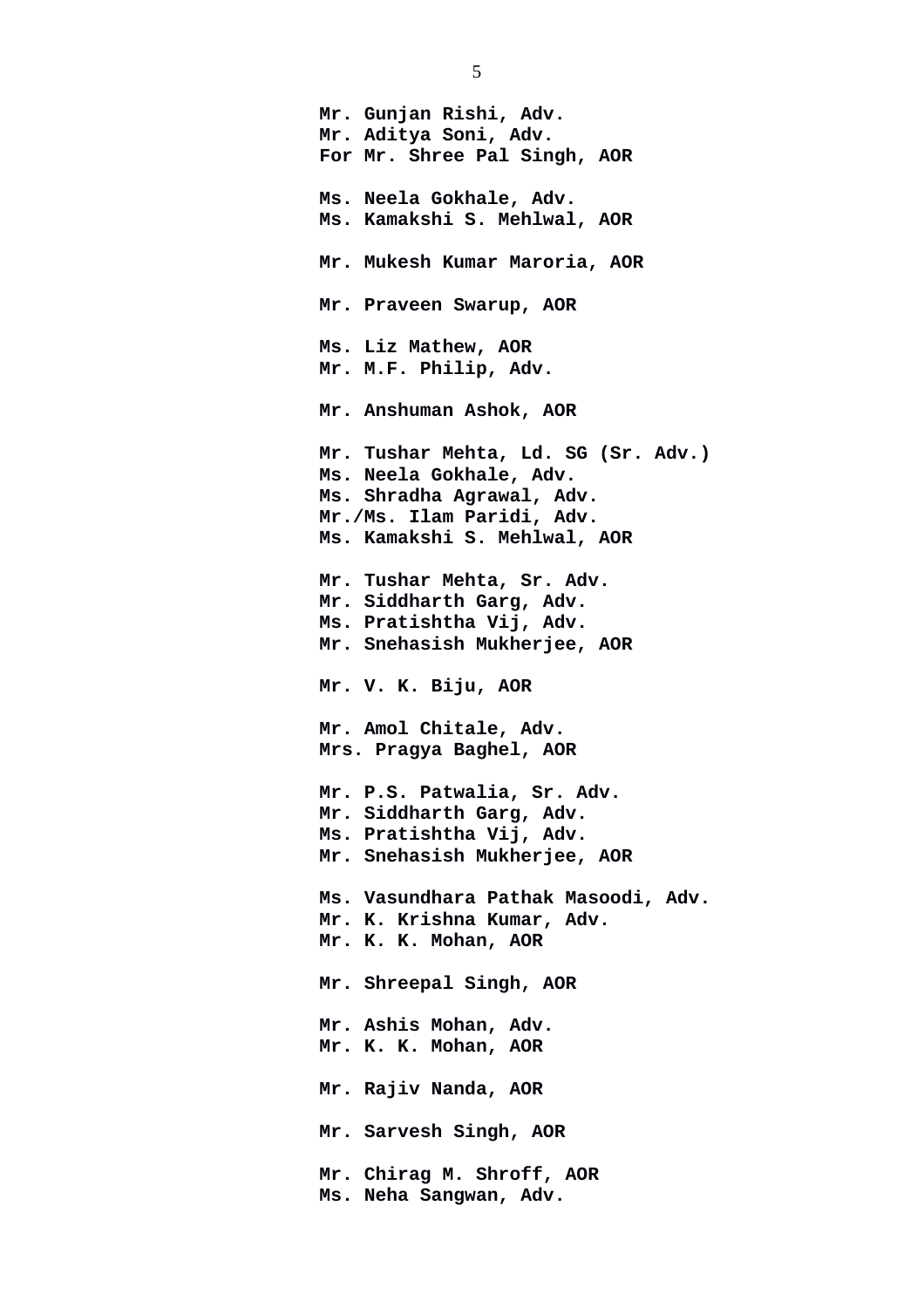**Mr. Gagan Gupta, AOR Ms. Sonia Mathur, AOR Mr. Ritesh Kumar Chowdhary, AOR Mr. Chandra Bhushan Prasad, AOR Mr. Aditya Verma, AOR Mr. Shrey Patnaik, Adv. Mr. Maninder Singh, Sr. Adv. Ms. Aruna Mathur, Adv. Mr. Tejveer Bhutia, Adv. Mr. Rohan Swarup, Adv. Ms. Retika Talwar, Adv. Mr. Avneesh Arputham, Adv. Ms. Anuradha Arputham, Adv. For M/S. Arputham Aruna And Co, AOR Mr. R. Chandrachud, AOR Mr. Nitin Thukral, Adv. Mr. Karan Sharma, Adv. Mrs. Bina Gupta, AOR Mr. Maninder Singh, ASG Mr. Tejveer Bhatia, Adv. Mr. Prabhas Bajaj, Adv. Mr. Parangat Pandey, Adv. Ms. Ashita Chawla, Adv. Mr. Rameshwar Prasad Goyal, AOR Mr. Santosh Mishra, AOR Mr. Raghenth Basant, Adv. Mr. Santosh Kumar - I, AOR Mr. Raghav Mehrotra, Adv. Mr. R. Basant, Sr. Adv. Mr. Pai Amit, AOR Mr. Rahat Bansal, Adv. Ms. Pankhuri Bhardwaj, Adv. Mr. Deeptakirti Verma, AOR Mr. M. Yogesh Kanna, AOR Mr. S. Partha Sarathi, Adv. Mr. S. Raja Rajeshwaran, Adv. Ms. Tamali Wad, AOR**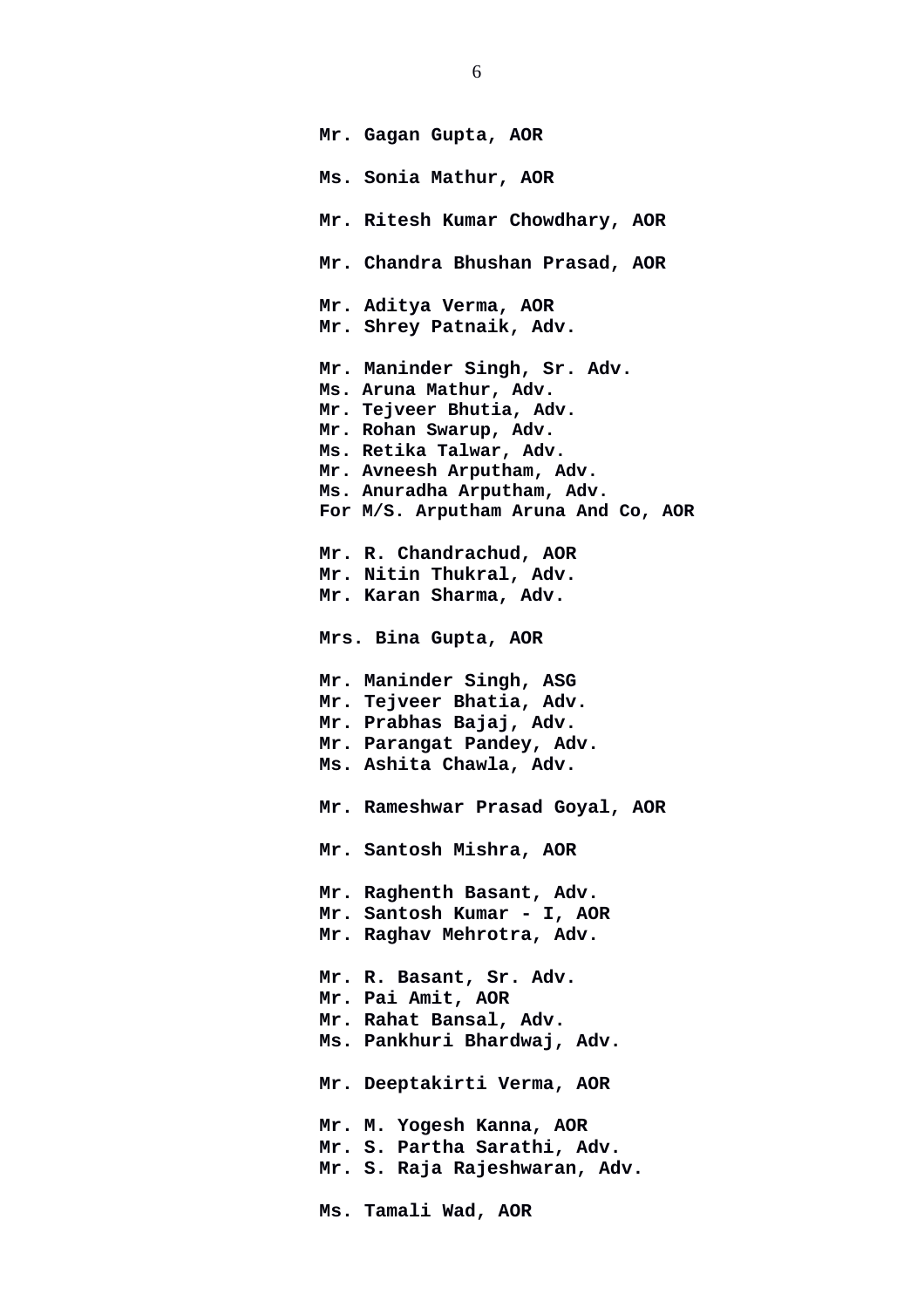**Mr. Vikas Singh Jangra, AOR Mr. Anupam Lal Das, Adv. Mr. Ishan Bisht, Adv. Mr. Angaj Gautam, Adv. Mr. Rahul Pratap, AOR Mr. Tushar Mehta, Ld. SG Mr. R. Balasubramanian, Adv. Mr. Puneet Taneja, Adv. For Mrs. Anil Katiyar, AOR Mr. Parag P. Tripathi, Sr. Adv. Mr. Chander Uday Singh, Sr. Adv. Ms. Gauri Rasgotra, Adv. Mr. Indranil Deshmukh, Adv. Mr. Vikash Kumar Jha, Adv. Mr. Adarsh Saxena, Adv. Mr. Vimeet Unnikrishnan, Adv. Ms. Nikitha Shenoy, Adv. Mr. Rishabh Kapur, Adv. Mr. Amjid Maqbool, Adv. For M/S. Cyril Amarchand Mangaldas Aor, AOR Mr. Gaurav Kejriwal, AOR Mr. Kabir Hathi, Adv. Ms. Jesal Wahi, AOR Mr. Hrishikesh Baruah, AOR Mr. Hemant Phulphar, Adv. Mr. Parth Goswami, Adv. Mr. Rashmi Malhotra, AOR Mr. Himanshu Kaushik, Adv. Mr. Sonam Sharma, Adv. Ms. Ruchi Kohli, AOR Ms. Nidhi Jaswal, Adv. Mr. Avijit Mani Tripathi, AOR Dr. Monika Gusain, AOR Mr. Ashok Panigrahi, AOR Mr. Anmol Tayal, Adv. Mr. S. Vinay Ratnakar, Adv. Mr. Niki Kantawala, Adv. Ms. Uttara Babbar, AOR Ms. Bhavana Duhoon, Adv.**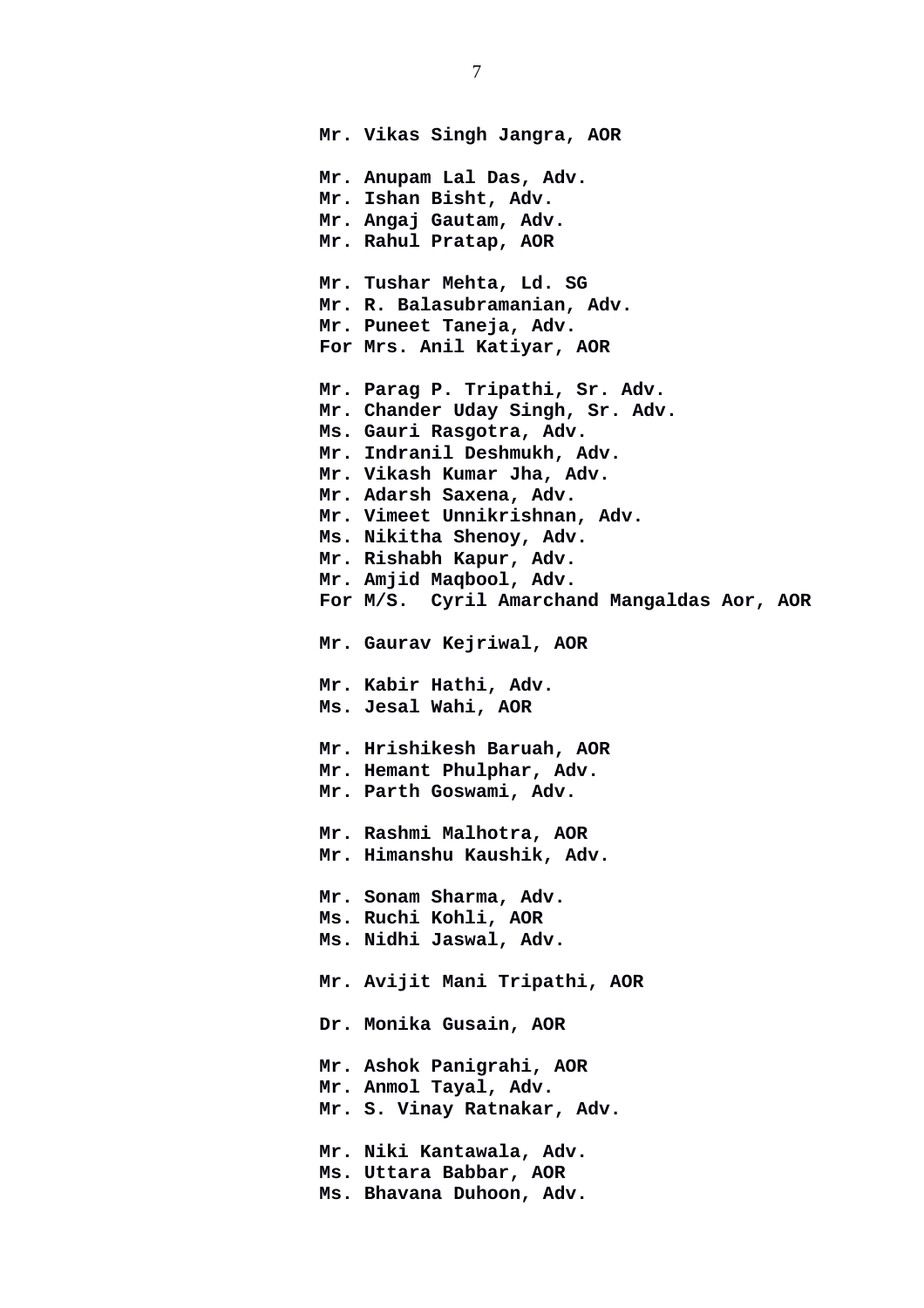**Mr. Manan Bansal, Adv. Mr. Gourab Banerji, Sr. Adv. Mr. Sahil Tagotra, AOR Mr. Subhro P. Mukherji, Adv. Ms. Raka Chatterjee, Adv. Mr. Mohit Pandey, Adv. Mr. D.N. Goburdhun, Adv. Mr. Balendu Shekhar, Adv. Ms. Gauri Goburdhun, Adv. Ms. Pallavi Chopra, Adv. Mr. Reepak Kansal, Adv. Mr. Yadunandan Bansal, Adv. Mr. Ravinder Kumar, Adv. Mr. Pratik R. Bombarde, AOR Mr. S.B. Upadhyay, Sr. Adv. Mr. Neeraj Shekhar, AOR Mr. Sumit Kumar, Adv. Mr. Animesh Kumar, Adv. Mr. Ashutosh Thakur, Adv. Mr. Shikhar Garg, Adv. Ms. Nishtha Kumar, AOR Mr. Kaustubh Shukla, Adv. Mr. Abhay Singh, Adv. Mr. Azim H. Laskar, Adv. Mr. Sachin Das, Adv. Mr. Chandra Bhushan Prasad, Adv.** 

 **UPON hearing the counsel the Court made the following O R D E R**

**When the matter was taken up today, Mr. P.S. Narasimha, learned** *Amicus Curiae***, has pointed out two issues before this Court viz., (a) One is regarding applications for rectification of the Registered BCCI Constitution and (b) another is regarding applications for release of funds.** 

**As far as issue (a) is concerned, we consider it appropriate to request Mr. Narasimha, learned Amicus Curiae to look into this matter and make appropriate recommendations to**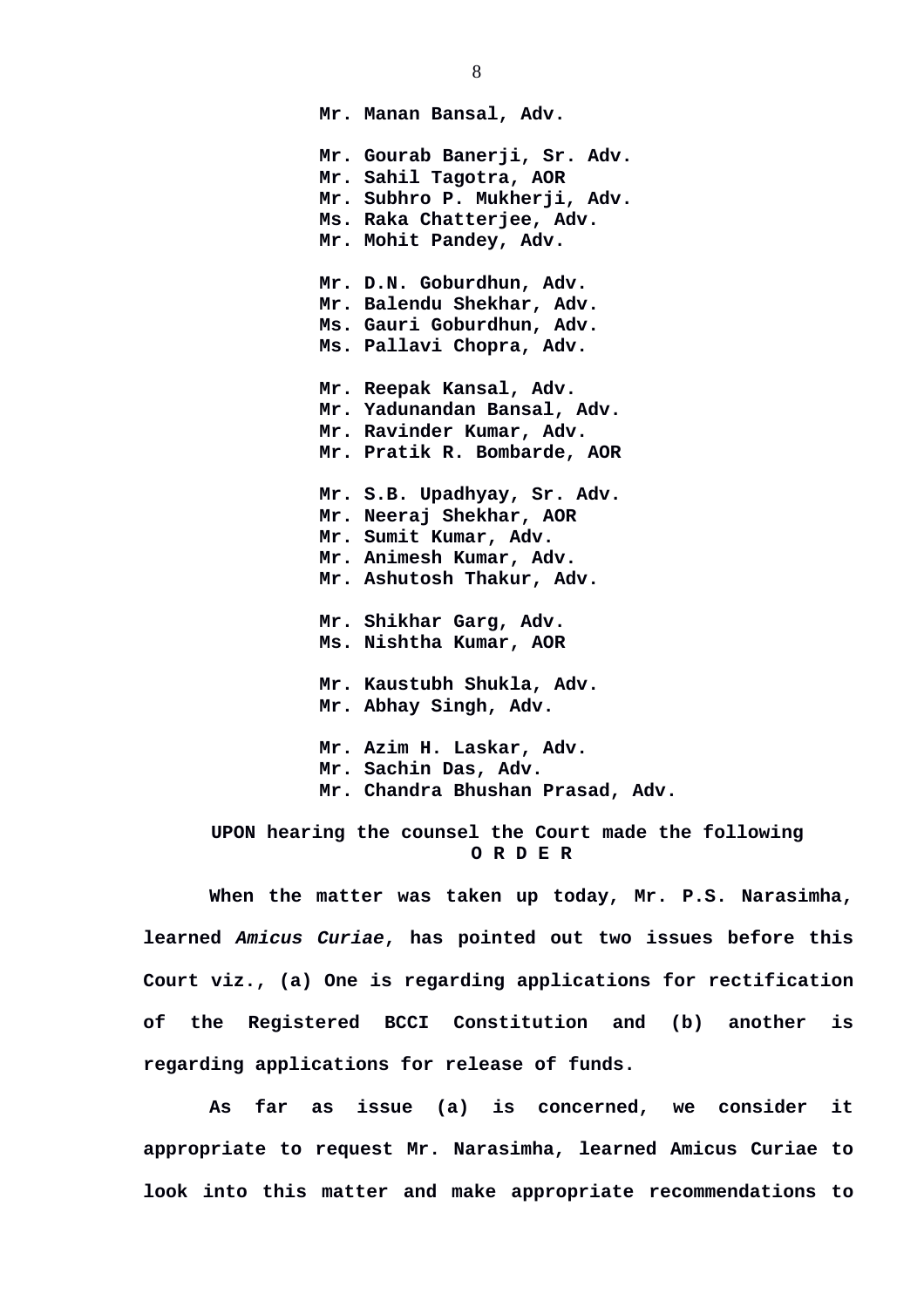**the Committee of Administrators (CoA). In case the parties are not satisfied with those recommendations, they may approach this Court for passing appropriate orders.** 

**As far as issue (b) is concerned, it is pointed out that certain applications for release of funds have been filed by the Cricket Associations of Maharashtra, Madhya Pradesh, Saurashtra, Himachal Pradesh and Kerala and some others. We request Mr. Narasimha, learned Amicus Curiae to look into this matter and make appropriate recommendations to the Committee of Administrators (CoA) before the next date of hearing.** 

**Mr. Parag P. Tripathi, learned Senior Counsel appearing for the Committee of Administrators, states that it will take adequate/appropriate steps to protect the Pune Stadium of Maharashtra Cricket Association and discharge the liability in respect thereof.** 

**By consent of all the parties, Mr. P.S. Narasimha, learned** *Amicus Curiae***, is appointed by this Court to act as a Mediator in relation to any dispute that might arise in the instant interlocutory applications pending before us. Fee of the learned Mediator shall be paid by the Board of Control for Cricket in India (BCCI).**

**Till Mr. Narasimha, learned Amicus Curiae, submits a report, we consider it desirable that no Court/Tribunal in India shall entertain or proceed with any matter pertaining to BCCI or any State Cricket Association(s) involved.** 

**List these matters except Writ Petition (Civil) No.79/2019 and I.A. No.31 of 2017 in C.A. No.4235 of 2014, at 2**

9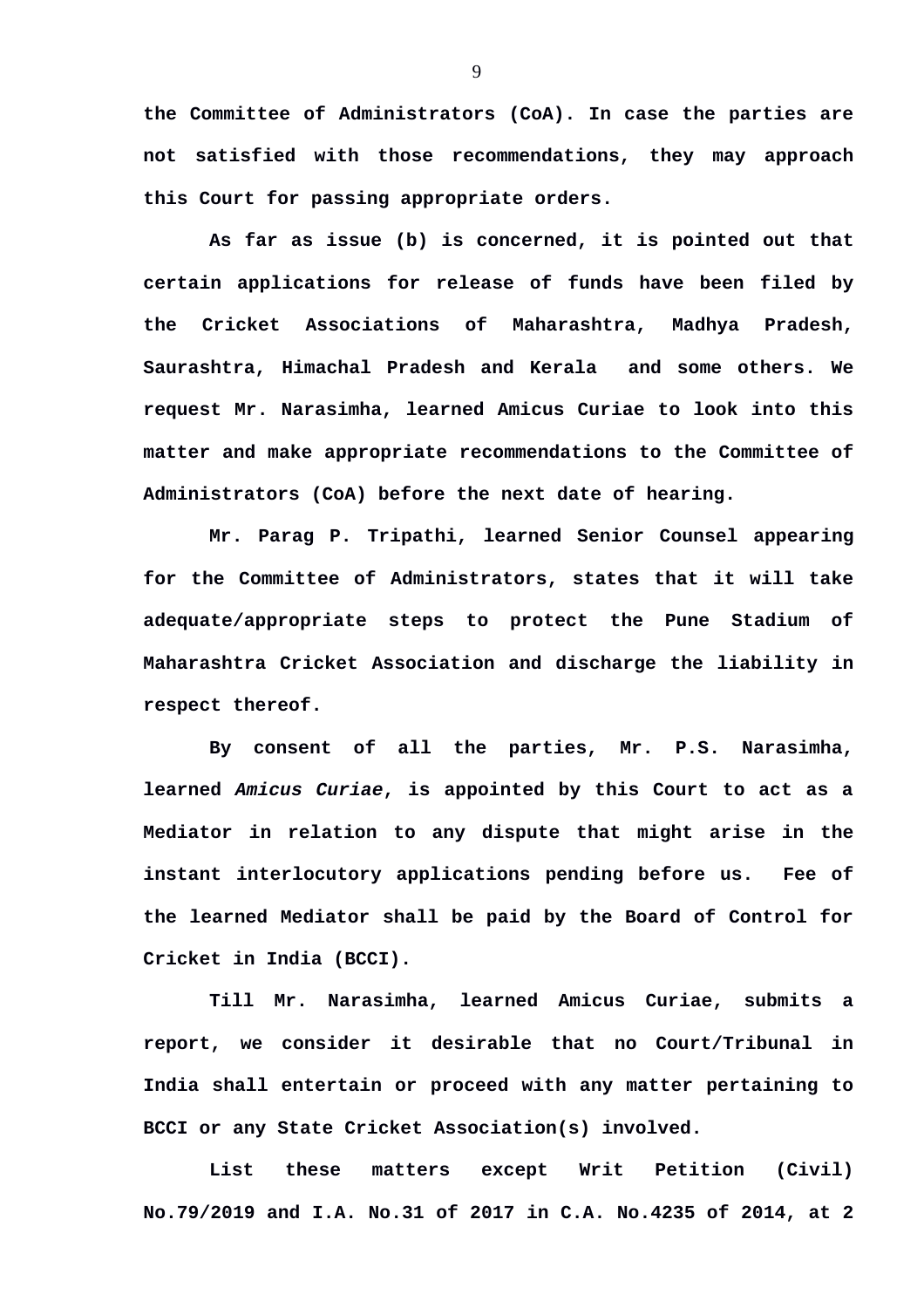**P.M. on 11.4.2019, 25.04.2019, and 02.05.2019 before the same Special Bench.** 

## **Writ Petition (Civil) No.79/2019**

## **Heard.**

**The only prayer which is pressed on behalf of the petitioners viz., Kerala Cricket Association and another in the instant writ petition is that a direction be issued to register the amended bye-laws of the Kerala Cricket Association (for short, the 'KCA') which according to them, are in accordance with the judgment and order of this Court dated 9.8.2018 in Civil Appeal No.4235 of 2014. The amended bye-laws are said to have been approved by the Committee of Administrators (CoA).** 

**The Registrar is accordingly directed to register the aforesaid amended bye-laws of KCA under the Travancore-Cochin Literary, Scientific and Charitable Societies Registration Act, 1955, in accordance with law.** 

**Learned counsel appearing for the State of Kerala shall communicate this order to the concerned Registrar forthwith.** 

**With the aforesaid directions, the instant writ petition is disposed of.** 

**As a sequel to the above, pending interlocutory applications, if any, stand disposed of.**